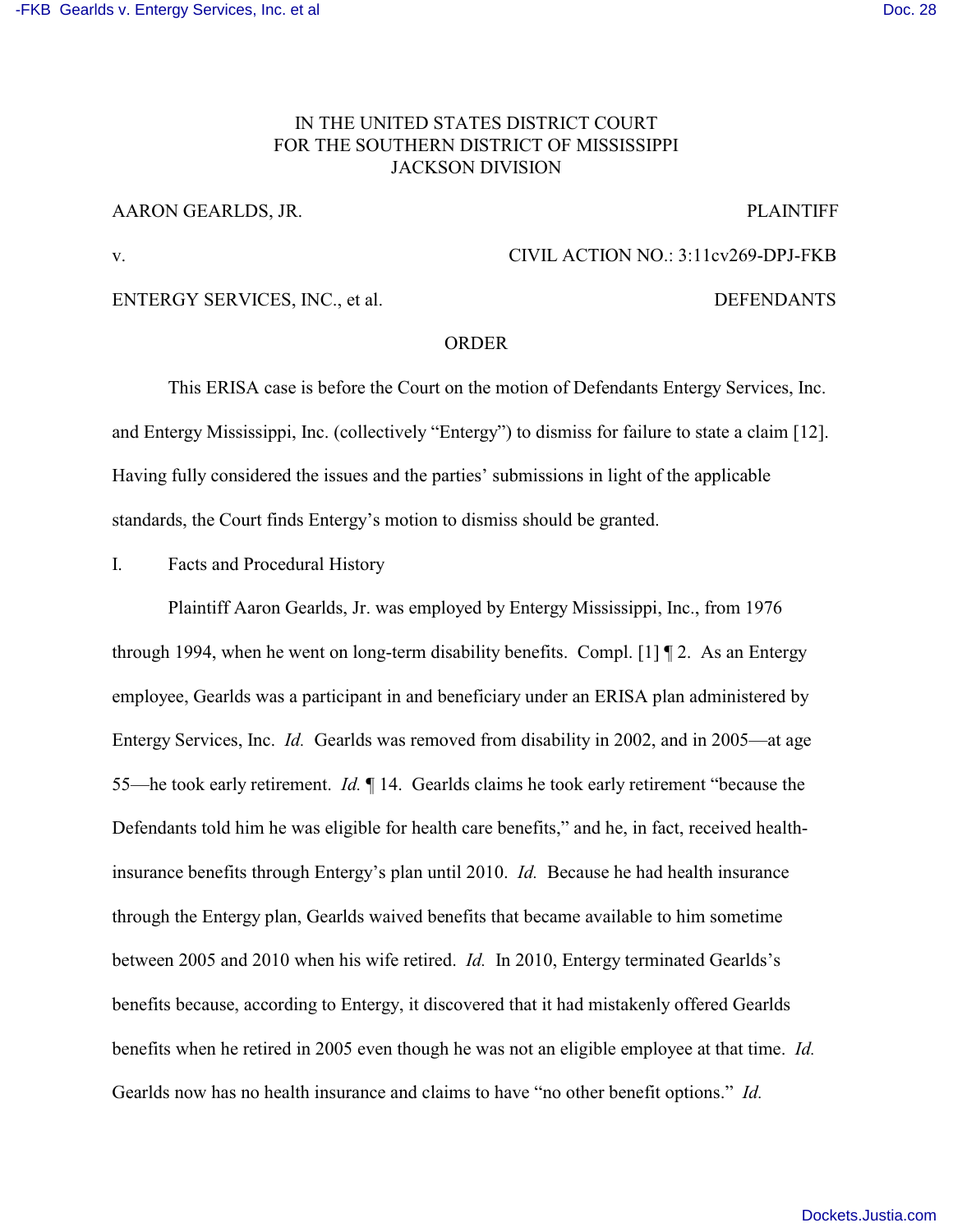Gearlds filed this lawsuit on May 6, 2011, alleging ERISA claims for equitable estoppel and breach of fiduciary duty. Gearlds contends that Entergy negligently induced him to take early retirement by promising him health-care benefits, that he reasonably relied on Entergy's representations, and he "suffered damages in the form of substantial out-of-pocket and unreimbursed expenses, and mental and emotional distress." *Id.* ¶ 23. As relief, Gearlds seeks:

- a. Any and all of Plaintiff's past expenses medical expenses [sic];
- b. Any and all of Plaintiff's future medical expenses;
- c. Pre-judgment interest and post-judgment interest;
- d. Attorneys' fees and expenses;
- e. Court costs and expenses;

f. Any and all other damages and/or relief, equitable or otherwise, to which the Plaintiff may be entitled under federal law and/or the laws of the State of Mississippi, and whether or not otherwise specifically demanded pursuant to Fed. R. Civ. P. 45(c).

*Id.*  $\P$  31. Entergy moved to dismiss and the motion is now ripe for determination. This Court has personal and subject matter jurisdiction.

## II. Standard

In considering a motion under Rule 12(b)(6), the "court accepts 'all well-pleaded facts as

true, viewing them in the light most favorable to the plaintiff.'" *Martin K. Eby Constr. Co. v.*

*Dallas Area Rapid Transit*, 369 F.3d 464, 467 (5th Cir. 2004) (quoting *Jones v. Greninger*, 188

F.3d 322, 324 (5th Cir. 1999)). However, "the tenet that a court must accept as true all of the

allegations contained in a complaint is inapplicable to legal conclusions. Threadbare recitals of

the elements of a cause of action, supported by mere conclusory statements, do not suffice."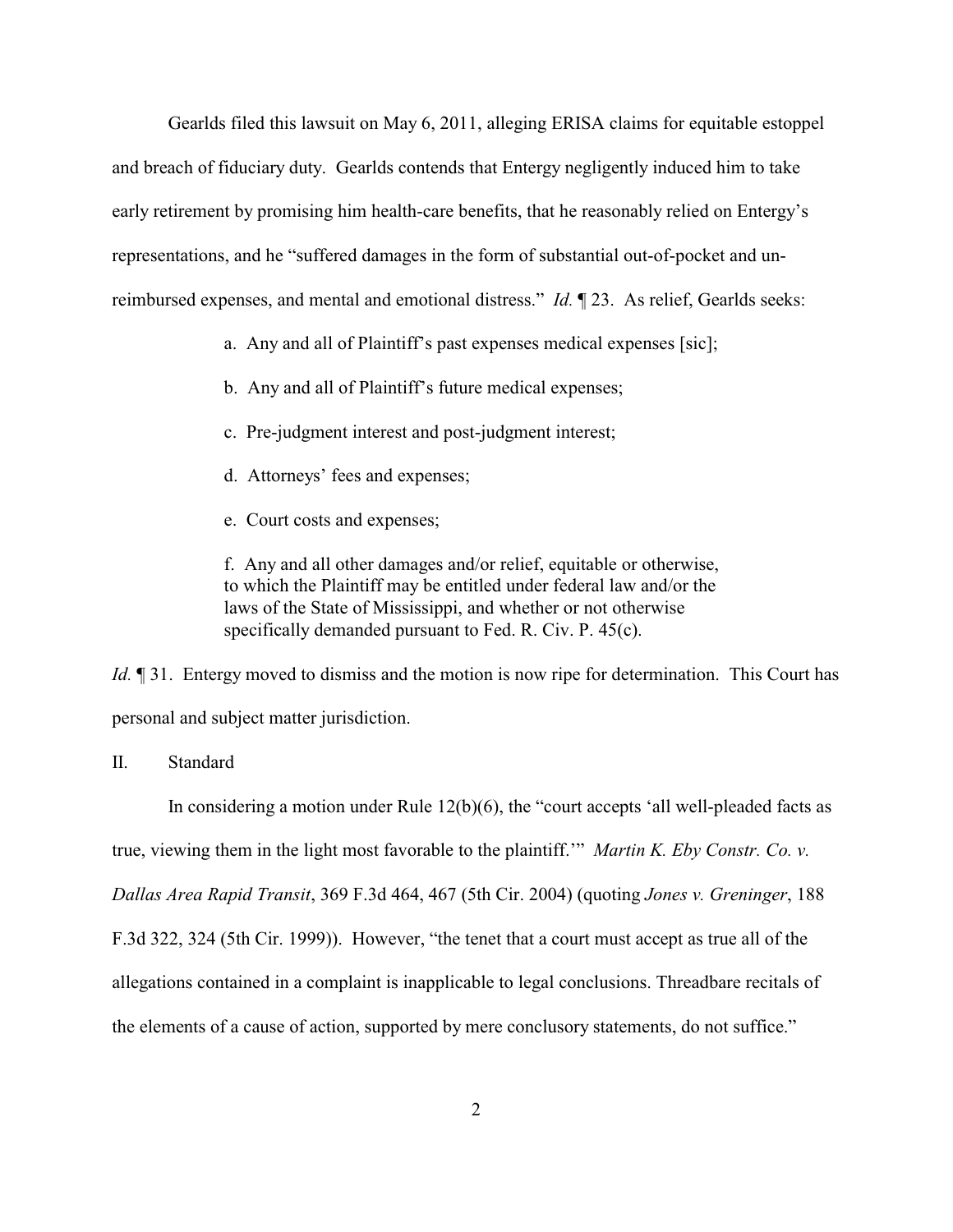*Ashcroft v. Iqbal*, 556 U.S. 662, 129 S. Ct. 1937, 1949 (2009) (citing *Bell Atl. Corp. v. Twombly*, 550 U.S. 544, 555 (2007)). To overcome a Rule 12(b)(6) motion, a plaintiff must plead "enough facts to state a claim to relief that is plausible on its face." *Twombly*, 550 U.S. at 570. "Factual allegations must be enough to raise a right to relief above the speculative level, on the assumption that all the allegations in the complaint are true (even if doubtful in fact)." *Id.* at 555 (citations and footnote omitted). "A claim has facial plausibility when the plaintiff pleads factual content that allows the court to draw the reasonable inference that the defendant is liable for the misconduct alleged." *Iqbal*, 129 S. Ct. at 1949.

The Supreme Court's examination of the issue in *Iqbal* provides a framework for examining the sufficiency of a complaint. First, the district court may "begin by identifying pleadings that, because they are no more than conclusions, are not entitled to the assumption of truth." *Id*. Second, "[w]hen there are well-pleaded factual allegations, a court should assume their veracity and then determine whether they plausibly give rise to an entitlement to relief." *Id*.

Ordinarily, a court decides a motion to dismiss for failure to state a claim looking only at the face of the Complaint; if "matters outside the pleadings are presented to and not excluded by the court, the motion shall be treated as one for summary judgment." Fed. R. Civ. P. 12(d); *see In re Katrina Canal Breaches Litigation*, 495 F.3d 191, 205 (5th Cir. 2011). Documents attached to a motion to dismiss that are "referred to in the plaintiff's complaint and . . . central to [his] claim," however, are considered part of the pleadings for purposes of a motion under Rule 12(b)(6). *Causey v. Sewell Cadillac-Chevrolet, Inc.*, 394 F.3d 285, 288 (5th Cir. 2004). Entergy attached to its motion to dismiss excerpts from the relevant plan documents and summary plan descriptions, excerpts from the administrative record of the denial of Gearlds's claim for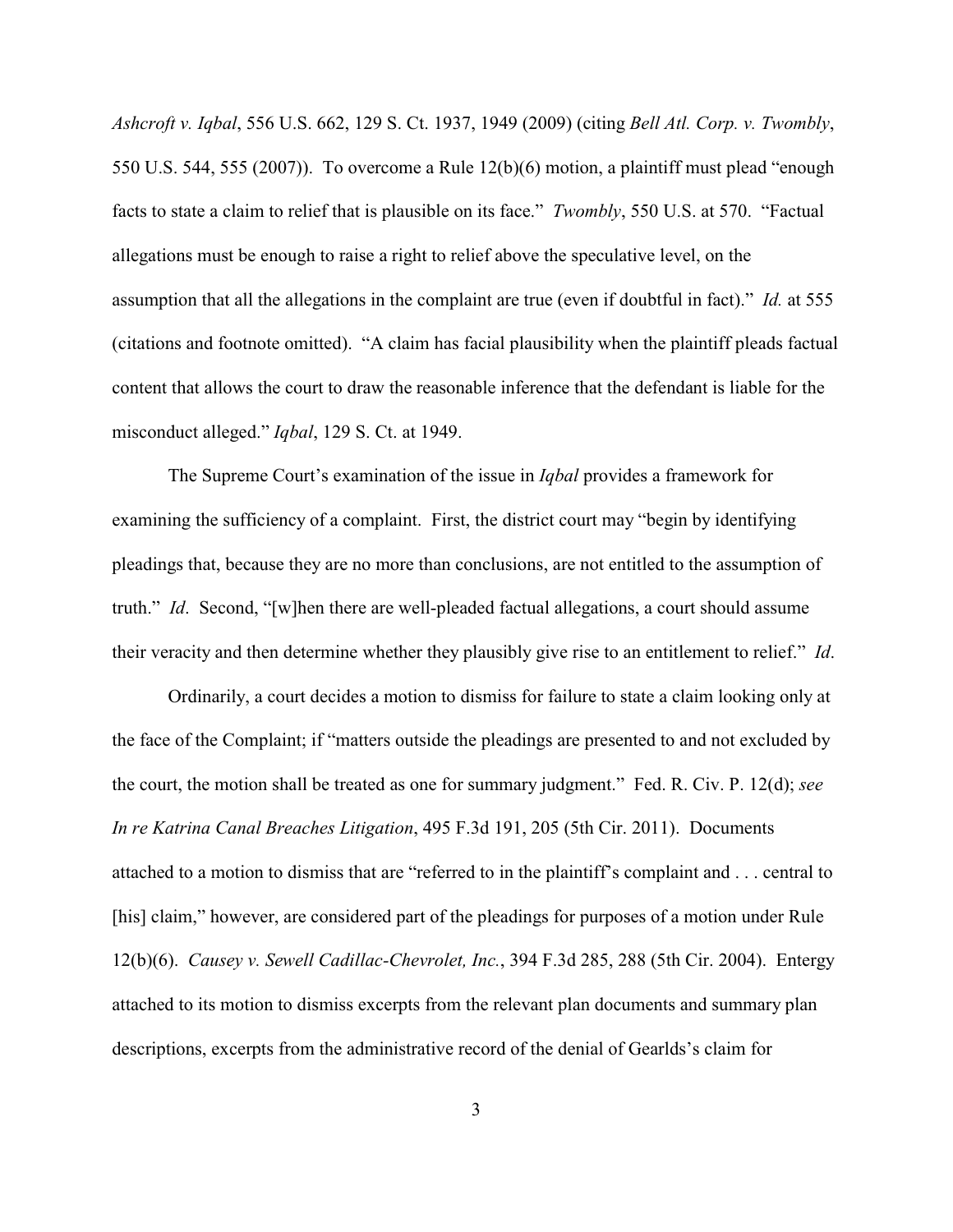benefits, and correspondence between Entergy and Gearlds's attorneys regarding his claim denial. Mot. to Dismiss [12] Ex. 1. Gearlds likewise submitted correspondence in response to the motion. Pl.'s Resp. [19] Ex. 1–7. The Court finds, however, that the motion can be decided without reference to the documents.

#### III. Analysis

Entergy makes three arguments in favor of dismissal. First, according to Entergy, the relief Gearlds seeks is unavailable under ERISA as a matter of law. Second, Entergy argues that Gearlds's claims are otherwise insufficiently pleaded. Finally, Entergy asserts that Entergy Mississippi, Inc., is not a proper defendant.

#### A. Appropriate Equitable Relief

Gearlds brings his claims pursuant to 29 U.S.C. § 1132(a)(3), which permits a plan "participant, beneficiary, or fiduciary" to bring a civil action "(A) to enjoin any act or practice which violates any provision of this subchapter or the terms of the plan, or (B) to obtain other appropriate equitable relief (I) to redress such violations or (ii) to enforce any provisions of this subchapter or the terms of the plan." But Gearlds is not seeking to enjoin any particular act or practice. Rather, he seeks, as "other appropriate equitable relief," a monetary award with which he can pay for past and future medical expenses incurred as a result of the lapse in his coverage. *See* Pl.'s Mem. [20] at 3 ("Plaintiff should be compensated in another form in order to try to pay for the same benefits that Defendants are now refusing to provide."). Entergy argues that the relief Gearlds seeks is not "appropriate equitable relief" and the Complaint must therefore be dismissed.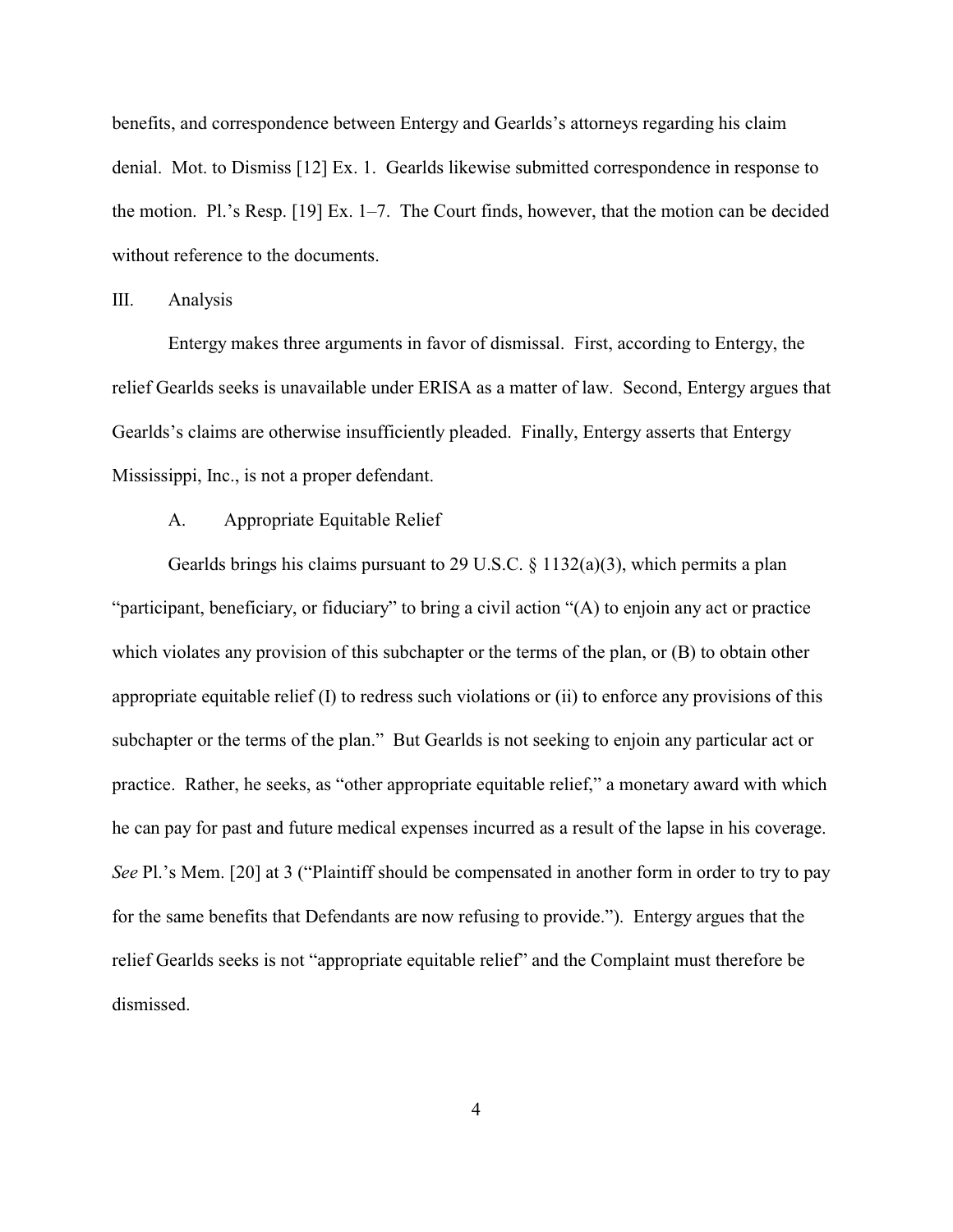The term "appropriate equitable relief" in  $\S 1132(a)(3)$  refers to "those categories of relief that, traditionally speaking (*i.e.*, prior to the merger of law and equity) were *typically* available in equity." *CIGNA Corp. v. Amara*, — U.S. —, 131 S. Ct. 1866, 1878 (2011) (quoting *Sereboff v. Mid Atl. Med. Servs., Inc.*, 547 U.S. 356, 361 (2007) (quoting *Mertens v. Hewitt Assocs.*, 508 U.S. 248, 256 (2000))) (internal quotation marks omitted). Money damages are considered the "classic form of *legal* relief" and are thus not available under §1132(a)(3). *Mertens*, 508 U.S. at 255. And "make-whole" or "extracontractual" damages, such as the monetary value of lost policy proceeds or insurance benefits, are "not equitable in derivation." *Amschwand v. Spherion Corp.*, 505 F.3d 342, 347 (5th Cir. 2007); *see Hobbs v. Baker Hughes Oilfield Operations, Inc.*, 294 F. App'x 156, 159 (5th Cir. 2008) (holding that life insurance proceeds were not available under  $\S$  1132(a)(3)).

Gearlds offers no real response to this argument, stating merely—and without legal authority—that if Defendants will not amend the plan to provide benefits "to which he was accustomed, then Plaintiff should be compensated in another form in order to pay for the same benefits." Pl.'s Mem. [20] at 3. He does not dispute that the relief he seeks is not equitable in nature, and he takes no issue with Entergy's authority on this point. As such, the Court finds that the motion to dismiss should be granted on this point alone. *See Hall v. Newmarket Corp.*, No. 5:09cv41-DCB-RHW, 2012 WL 956413, at \*2 (S.D. Miss. Mar. 20, 2012) ("Since Hall seeks only past and future medical expenses, pre- and post-judgment interest, attorney's fees and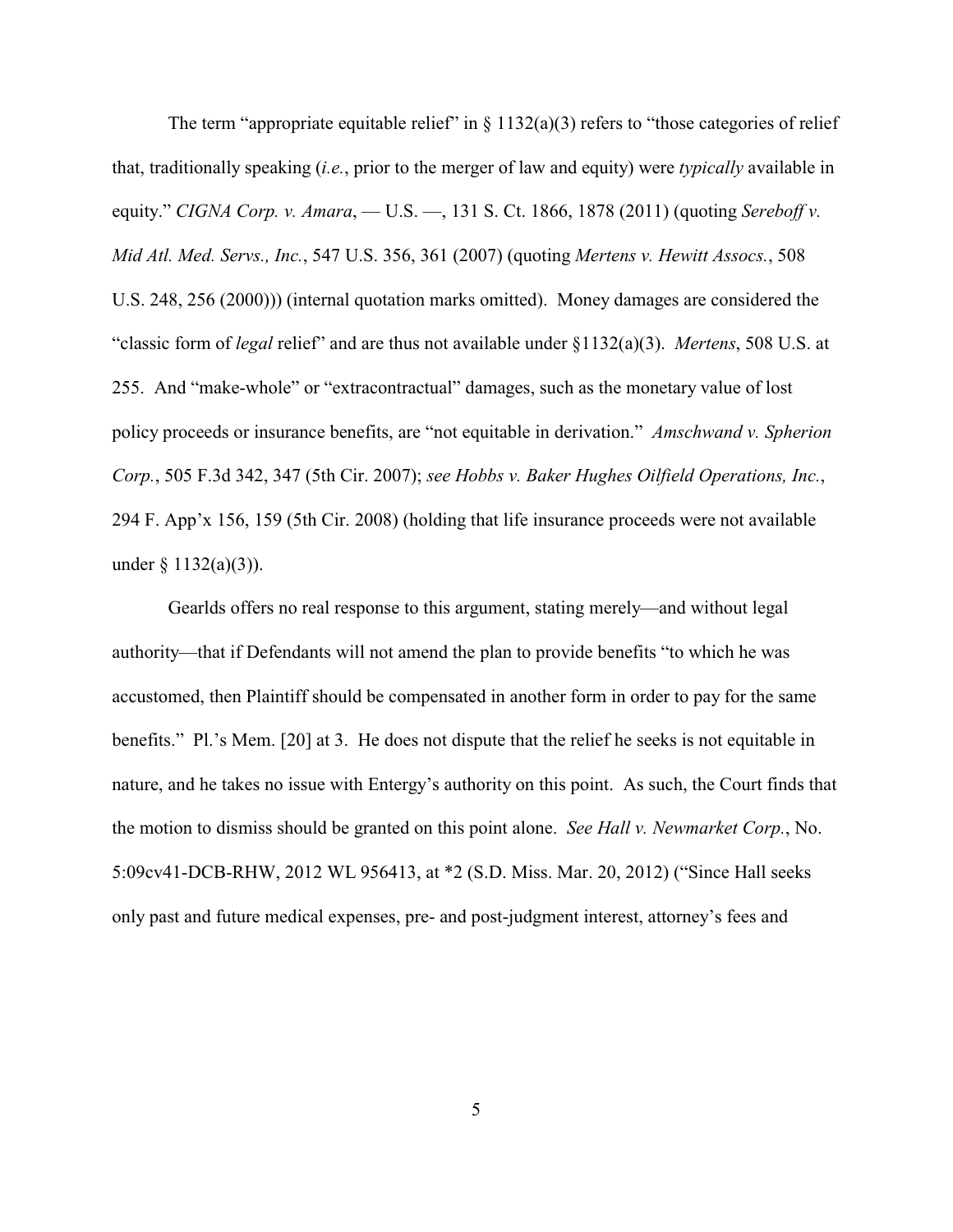expenses, and court costs and expenses, she is seeking legal remedies, not equitable relief, and therefore fails to state a claim under ERISA  $\S 502(a)(3)(B)$ .").<sup>1</sup>

B. Breach of Fiduciary Duty Claim

The parties dispute whether Gearlds plausibly alleges that Entergy's actions constitute

discretionary fiduciary conduct sufficient to support a breach of fiduciary duty claim. *See Reich*

*v. Lancaster*, 55 F.3d 1034, 1049 (5th Cir. 1995) (holding that persons carrying out ministerial

duties are not fiduciaries unless they exercise discretionary authority). Because the remedy

Gearlds seeks for the alleged breach is not available under  $\S 1132(a)(3)$ , however, the Court need

not address this issue.

#### C. ERISA-Estoppel Claim

To state an ERISA-estoppel claim, Gearlds must allege: (1) a material misrepresentation,

(2) reasonable and detrimental reliance upon that representation, and (3) extraordinary

 $\rm{I}$ In an effort to be thorough, the Court reviewed the Complaint for any equitable relief it may contain. The Complaint does include a prayer for "[a]ny and all other . . . relief, equitable or otherwise, to which the Plaintiff may be entitled under federal law." Compl. [1] ¶ 31(f). But the only remedies listed in the prayer are monetary, such as past and future medical expenses, fees, costs, and expenses. *See* Compl. [1] § V. Thus,"the heart of the plaintiff's prayer for relief" is a legal remedy, and Gearlds suggests no specific equitable remedy in response to Entergy's motion challenging the nature of the relief he seeks. *Crosby v. Bowater, Inc. Ret. Plan*, 382 F.3d 587, 589 (6th Cir. 2004); *see Hall*, 2012 WL 956413, at \*2 (concluding a similar catch-all prayer for relief "does not constitute a claim for any particular injunctive or equitable relief, and is insufficient to assert a proper equitable claim") (citing *West v. AK Steel Corp. Ret. Accumulation Pension Plan*, 484 F.3d 395, 403 (6th Cir. 2007); *Severstal Wheeling, Inc. v. WPN Corp.*, 809 F. Supp. 2d 245, 262–63 (S.D.N.Y. 2011); *Hall v. Kodak Retirement Income Plan*, 363 F. App'x 103 (2d Cir. 2010); *Tuel v. Shawver Well Co. Inc.*, No. C 05-173-EJM, 2006 WL 839250 (N.D. Iowa Mar. 27, 2006)). Finally, it is notable that Gearlds makes no claim under § 1132(a)(1)(B), which provides a right of action "to recover benefits due to him under the terms of his plan, to enforce his rights under the terms of the plan, or to clarify his rights to future benefits under the terms of the plan." Thus it does not appear that Gearlds asserts entitlement to such equitable relief.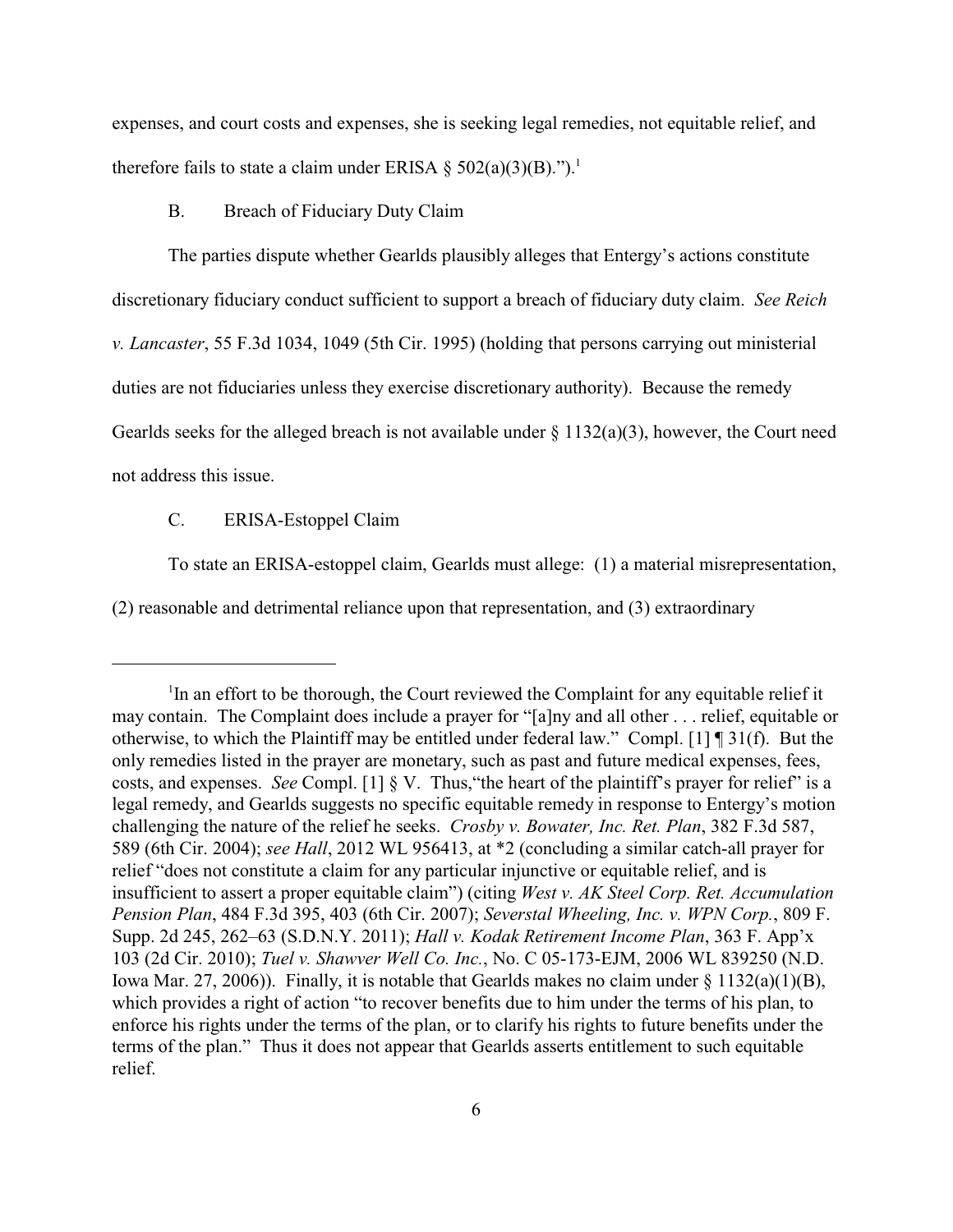circumstances. *Mello v. Sara Lee Corp.*, 431 F.3d 440, 444–45 (5th Cir. 2005). Entergy disputes the third element, arguing that Gearlds "has not adequately alleged 'extraordinary circumstances' that would warrant estoppel." Defs.' Mem. [13] at 8. The Fifth Circuit has yet to flesh out the "extraordinary circumstances" requirement other than to cite, with approval, the Third Circuit's treatment of the issue. *See High v. E-Systems, Inc.*, 459 F.3d 573, 580 n.3 (5th Cir. 2006) (citing *Curcio v. John Hancock Mutual Life Ins. Co.*, 33 F.3d 226 (3d Cir. 1994)). Under the Third Circuit's approach, extraordinary circumstances "generally . . . involve acts of bad faith on the part of the employer, attempts to actively conceal a significant change in the plan, or commission of fraud." *Burnstein v. Retirement Account Plan for Emps. of Allegheny Health Educ. & Research Found.*, 334 F.3d 365, 383 (3d Cir. 2003) (quoted in *Belmonte Examination Management Servs., Inc.*, 730 F. Supp. 2d 603, 606 (N.D. Tex. 2010)); *see Sanborn-Alder v. Cigna Group Ins.*, 771 F. Supp. 2d 713, 731 (S.D. Tex. 2011) (concluding defendants' mistakes did not qualify as "bad faith" or "fraud" necessary for a showing of "extraordinary circumstances").

Geralds's Complaint contains no allegations of any bad faith or intentional misconduct by Entergy. Indeed, Gearlds characterizes Entergy's conduct as "negligent[] induce[ment]." Compl. [1] ¶ 18. And while the Complaint conclusorily alleges "that [the] previous allegations as stated constitute extraordinary circumstances," *id.* ¶ 20, this allegation lacks any factual basis from which to draw such a conclusion. *See Twombly*, 550 U.S. at 555 ("Factual allegations must be enough to raise a right to relief above the speculative level.").

In response to Entergy's motion, Gearlds asserts that the following facts alleged by him, taken together, constitute "extraordinary circumstances": (1) he mistakenly received health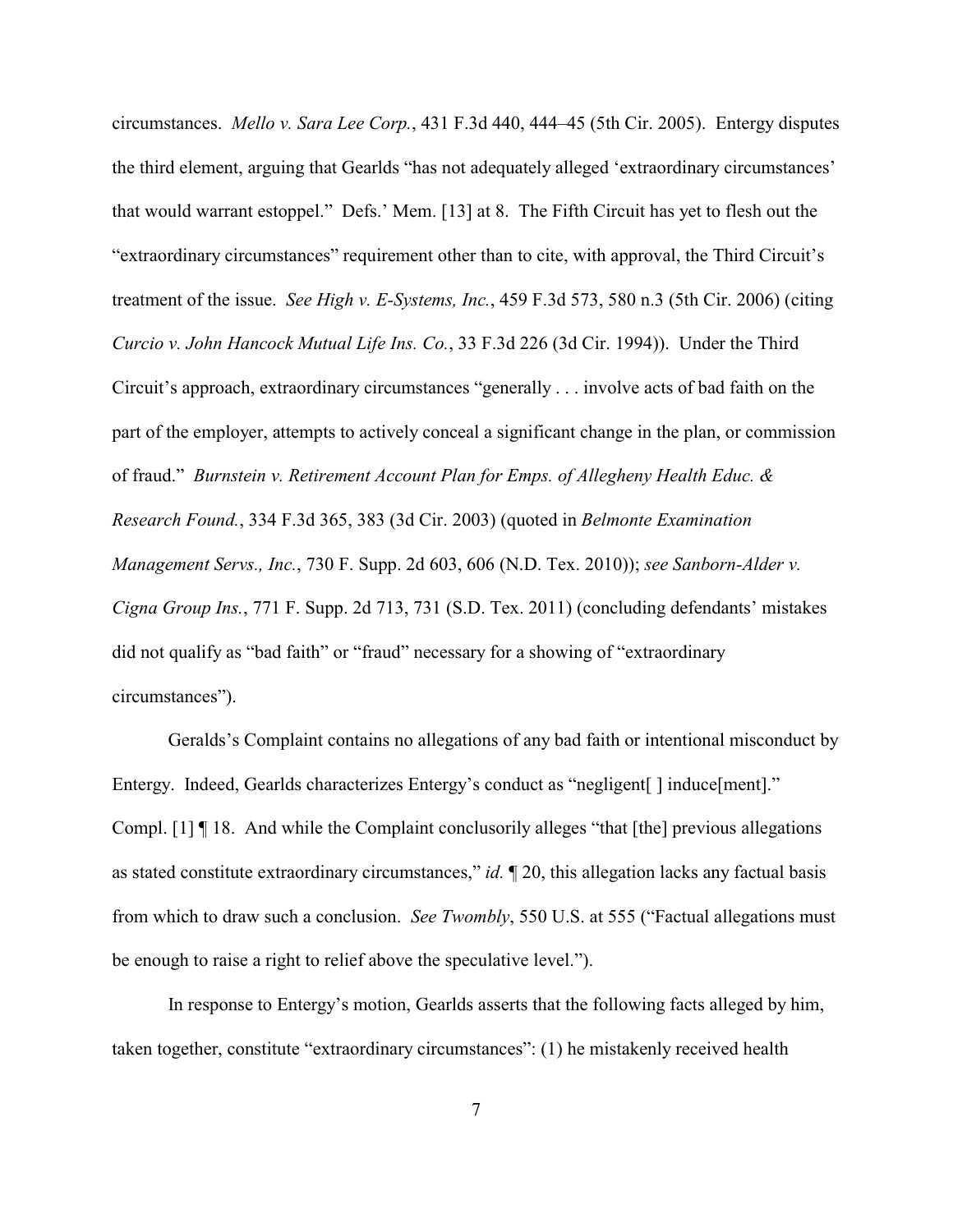insurance coverage for eight years, which led him to believe he would continue to receive that coverage for life and which led him to forego coverage provided through his wife's employee benefit plan, which is no longer available to him;<sup>2</sup> (2) he has no other means of obtaining medical, dental, and vision benefits due to preexisting conditions and other risk factors that would make coverage impossible or cost-prohibitive to procure; and (3) there are "immense coverage expenses at stake." Pl.'s Mem. [20] 5–7.

These considerations lack any suggestion of bad faith, and the circumstances are similar to those in *High*, where the Fifth Circuit suggested that "exceptional circumstances" did not exist. *High*, 459 F.3d at 580 n.3 (holding ERISA-estoppel claim failed for lack of extraordinary circumstances where plaintiff received, for six years, benefits to which he was not entitled). *See also Sullivan v. Monsanto Co.*, 615 F. Supp. 2d 469, 473 (E.D. La. 2009) ("Simply failing to live up to written or oral assurances does not constitute the requisite extraordinary circumstances, and that is all plaintiffs allege here."); *cf. Coker v. Trans World Airlines, Inc.*, 165 F.3d 579, 586 (7th Cir. 1999) ("[T]he recognition of negligent misrepresentations as a basis for estoppel claims is inconsistent with the policy concern about not undermining the actuarial soundness of an ERISA plan."). Thus, Gearlds's ERISA-estoppel claim has not been sufficiently pleaded and is due to be dismissed.<sup>3</sup>

<sup>&</sup>lt;sup>2</sup>This allegation addresses the second element of an ERISA-estoppel claim—reasonable and detrimental reliance. The inclusion of the third "extraordinary circumstances" element must require something more than a showing of reasonable and detrimental reliance, or else it would be superfluous.

The result would be the same under  $\S 1132(a)(1)(B)$ , had it been asserted in the Complaint. *See Hughes v. Legion Ins. Co.*, No. H-03-0993, 2007 WL 781951, at \*6–\*7 (S. D. Tex. Mar. 12, 2007) ("In this circuit, ERISA-estoppel has been applied either in the context of a claim for benefits under  $\S 1132(a)(1)(B)$  or as a separate equitable theory of releif under  $\S$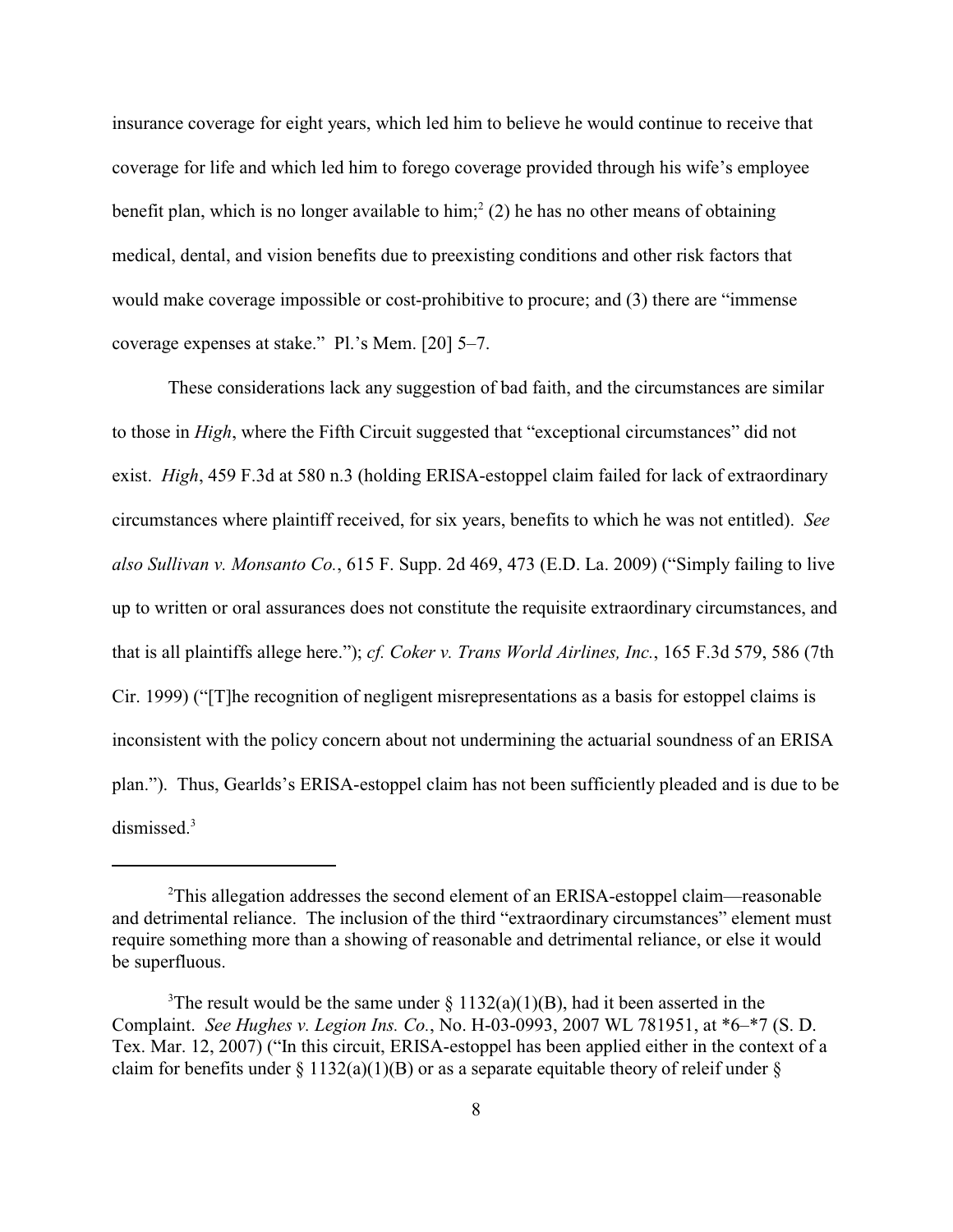## D. Claims against Entergy Mississippi

Finally, Entergy argues that Gearlds's former employer, Entergy Mississippi, is not a proper defendant because "there are no plausible allegations that Entergy Mississippi, Inc. has any involvement in benefits administration or the conduct at issue in the Complaint." Defs.' Mem. [13] at 11. Ordinarily, the ERISA plan itself is "the only proper defendant in a suit to recover benefits." *Walker v. Kimberly Clark Corp.*, No. 1:08cv146-SA-JAD, 2010 WL 611007, at \*6 (N.D. Miss. Feb. 17, 2010) (collecting cases). But, when the employer makes a decision to deny benefits or is the plan administrator or sponsor, the employer is a proper defendant in a claim for benefits. *Musmeci v. Schwegmann Giant Super Markets, Inc.*, 332 F.3d 339, 350 (5th Cir. 2003). Gearlds does not allege that Entergy Mississippi, Inc., sponsored or administered the plan, nor does he allege that it made the decision to terminate his benefits. *See* Compl. [1] ¶ 2 ("Gearlds was employed by Entergy Mississippi, Inc. . . . [and] was a participant and beneficiary under a plan sponsored by Entergy Corporation and administered by Entergy Services, Inc."); *id.* ¶ 14 ("The plan administrator made the call to cut off benefits saying it was a mistake that Plaintiff was offered the benefits."). Thus, Gearlds has not plausibly alleged that Entergy Mississippi, Inc., is a proper party, and the claims against it are due to be dismissed for this additional reason.

<sup>1132(</sup>a)(3).").